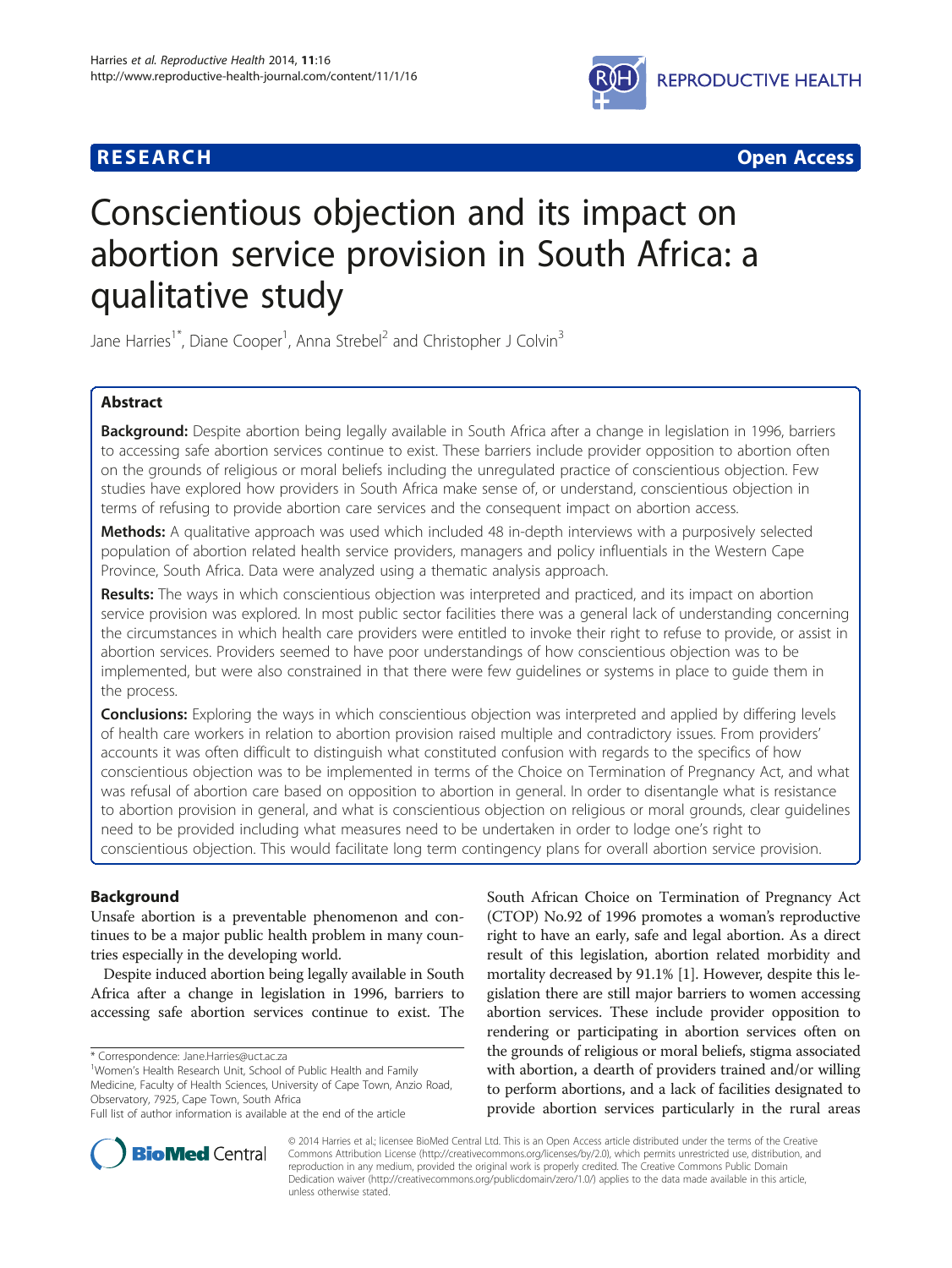[[2-4\]](#page-6-0). Barriers to abortion provision including a shortage of abortion providers undermines the availability of safe, legal abortion, and has serious implications for women's access to abortion services and health service planning.

The CTOP Act states that a pregnancy may be terminated at a woman's request during the first 12 weeks of gestation. Beyond 12 weeks and up to 20 weeks gestation, an abortion may be performed for any of the following reasons: if after consultation with a pregnant woman, a medical practitioner is of the opinion that the continued pregnancy would pose a risk to the woman's physical or mental health; there is a substantial risk that the fetus would suffer from severe physical or mental abnormality; the pregnancy resulted from rape or incest, or the continued pregnancy would significantly affect the social and economic circumstances of the woman. From 20 weeks gestation onwards, abortions are available under limited circumstances, including those in which the continued pregnancy would endanger the woman's life, pose a risk of injury, or result in severe malformation of the fetus.

Currently pregnancies of 12 weeks gestation or less can be performed not only by a registered medical practitioner, but also by a registered nurse or midwife who has completed the prescribed abortion training course. Abortions in the second trimester (13–20 weeks) can only be performed by a registered medical doctor.

An abortion may take place only in a facility designated and approved by the Provincial Department of Health to provide abortion care services, and needs to meet certain criteria related to adequately trained nursing and medical staff and appropriate medical and surgical equipment and services.

Health care professionals' right to freedom of conscience with respect to abortion provision is a complex phenomenon both locally and globally [\[5](#page-6-0)-[7\]](#page-6-0). Conscientious objection as it relates to the law in South Africa raises issues of competing constitutional rights in relation to a woman's right to exercise reproductive autonomy and a health care worker's right to freedom of conscience, belief, thought and religion.

The CTOP Act promotes reproductive rights and extends freedom of choice by affording every South African woman the right to choose whether to have an early, safe and legal abortion according to her individual beliefs [[8](#page-6-0)]. The CTOP Act does not specifically mention a right to conscientious objection but it does set out guidelines regarding how health professionals are expected to act in terms of the legislation. For this reason the CTOP Act and the Constitution should be read jointly for clearer guidelines on conscientious objection [\[8,9](#page-6-0)].

According to the CTOP Act, the right to refuse to provide abortion services applies only to the actual abortion procedure. Hence, in terms of the law health care providers who are not directly involved with the abortion

procedure cannot use their beliefs as a reason for not assisting a woman seeking abortion services. They also cannot deny routine medical care and general assistance not related to the procedure. A health care provider must also lodge in writing to the employer refusal to participate in performing an abortion. Further, in terms of the constitutional right of all South Africans to emergency health care, a conscientious objector is ethically and legally obliged to care for patients with complications arising from an abortion whether induced or spontaneous [\[10\]](#page-6-0).

One of the main identified obstacles to women accessing abortions in South Africa is the unregulated practice of conscientious objection thereby denying many women abortion care services they are legally entitled to receive [[4,8,11](#page-6-0)]. So while women in South Africa are legally entitled to an abortion with few restrictions until 20 weeks gestation they are often not able to receive the services due to refusal of health care professionals to provide services. This is the first study in South Africa which explores in detail the unregulated practice of conscientious objection and the consequent impact on women's access to safe and legal abortion services.

This paper sets out to highlight the ambiguity and inconsistencies regarding the interpretation and implementation of conscientious objection by health care providers and its subsequent impact on abortion service provision. The results reported on in this paper form part of a larger qualitative study exploring challenges and barriers to abortion service provision in South Africa from a health care provider's perspective [[3](#page-6-0)].

# **Methods**

## Research setting

The study was conducted between 2009 and 2010, and included health care facilities providing abortion care within the public health and nongovernmental (NGO) sector. Research sites were based within the greater Cape Town area and three outlying peri-urban areas within the Western Cape Province, South Africa.

#### Study population

Study participants were purposively selected to include three main groups of respondents; health care providers (doctors and nurses), health care managers and policy influentials, who were involved in a range of aspects of abortion service provision in the public and NGO sectors. A total of 48 in-depth interviews were conducted. No register was available to use for selection of potential respondents. However, information including a list of possible contacts obtained from the Assistant Director for Reproductive Health services, and a list of designated abortion facilities in the Western Cape, assisted in identifying a pool of health personnel from which the study sample was selected. Policy influentials were included as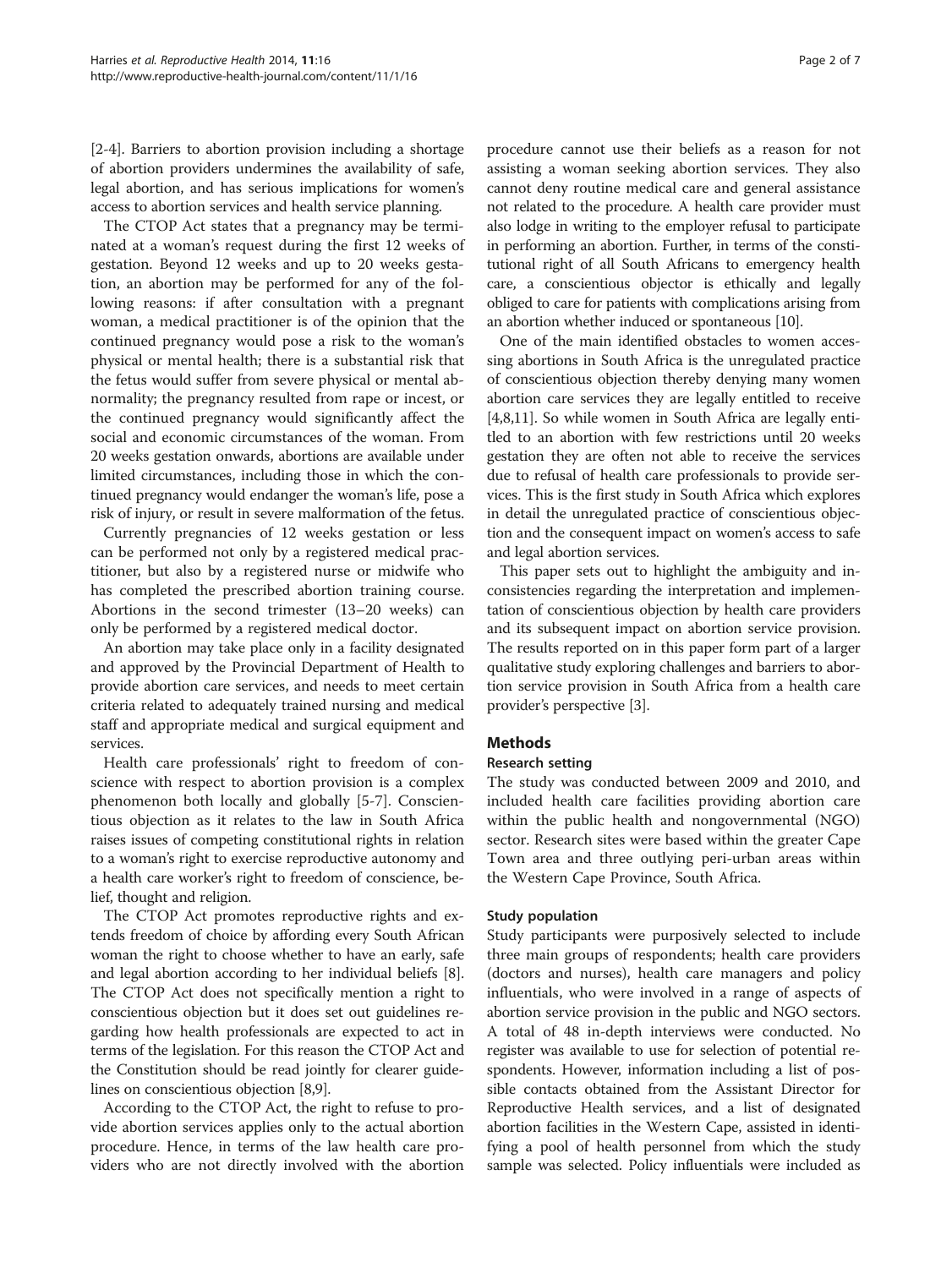they play a pivotal role in abortion policy and implementation; similarly senior hospital managers not directly involved in abortion services were included as they play a key role in abortion service provision and oversight. This paper focuses on the situation with regards to conscientious objection within the public health sector as this is where conscientious objection was most prevalent.

## Data collection

Owing to the sensitivity of the subject matter, and respect for privacy of participants, individual face to face interviews were deemed the most appropriate method for data collection. Most providers during the recruitment phase intimated that due to divergent views around abortion they would not be comfortable engaging in a group setting.

The research instrument in the form of an interview guide was open-ended, and included probes for potential additional issues that could emerge as important concerns. Some of the key categories explored included: understandings around abortion, reproductive rights and choice and the abortion legislation including conscientious objection. The interview guide was piloted in advance among a smaller group of providers (sampled from a similar community) and revised to ensure flow and clarity.

In-depth interviews were conducted by experienced qualitative researchers in English, the language spoken by the majority of providers in the work setting. Interviews were approximately one hour in duration and were held in a private setting. All interviews were digitally recorded and transcribed verbatim by an independent transcriber.

Socio-demographic data were collected prior to the interview, and included gender, age, religious affiliation (when provided), category of provider, and years of experience as a provider. The majority of respondents were female (87%), the median age of providers was 45.1 years (range 39–65), and the median number of years working as a provider was 23.7 years (range 9–40). Religious affiliation was 79% Christian, with 21% reporting that they did not practice a particular religion.

# Data analysis

Data collection and analysis were inter-related, and an iterative process to allow questions to be refined and new avenues of inquiry to develop. Data were analyzed using a thematic analysis approach, in which main themes and categories were identified and analyzed within and across data.

The analysis was essentially data driven, and initial categories for analyzing data were drawn from the interview guide, and then themes and patterns were identified after reviewing the data. The computer software package ATLAS ti 5.2 was used to facilitate sorting and data

management (Scientific Software Developments, Berlin, Germany).

All transcripts were thoroughly reviewed by members of the research team and a preliminary list of codes and code definitions were developed. The transcripts were coded individually by members of the research team and then cross checked by another member of the research team for coder variation. The data was then reviewed for major trends, crosscutting themes were identified, and issues for further exploration were prioritized for final analysis.

## Ethical considerations

Ethical approval to undertake the study was obtained from the Faculty of Health Sciences Human Research Ethics Committee, University of Cape Town and the World Health Organization Research Ethics Review Committee. Approval to conduct the study in public sector health care facilities was obtained from the Western Cape Provincial Department of Health.

All study participants provided written informed consent prior to the interview process. Permission was also obtained to digitally record all interviews. Confidentiality and anonymity were ensured. Participants were assured that in all forms of dissemination, including publications and dissemination meetings, participants would not be identified by name, facility or any other identifier. All data were closely controlled and stored in locked files and password protected computer files. Digital recordings were erased once they had been cross checked after data transcription.

## Results

# Understandings and applications of conscientious objection

The ways in which conscientious objection was interpreted and practiced, and its impact on abortion service provision was explored. In most public sector facilities there was a general lack of understanding concerning the circumstances in which health care providers were entitled to invoke their right to refuse to provide, or even assist in abortion services. While in other situations, despite being aware of the circumstances and limitations placed on conscientious objection, providers refused to provide abortion services, and the policies and procedures for managing conscientious objection were neither formalized nor documented. Providers seemed to have poor understandings of how conscientious objection was to be implemented, but were also constrained in that there were few guidelines or systems in place to guide them in the process.

Providers incorrectly invoked their right to conscientious objection as it related to the CTOP Act in two key aspects of the legislation. Firstly, the right to conscientious objection serves to allow a health worker to choose not to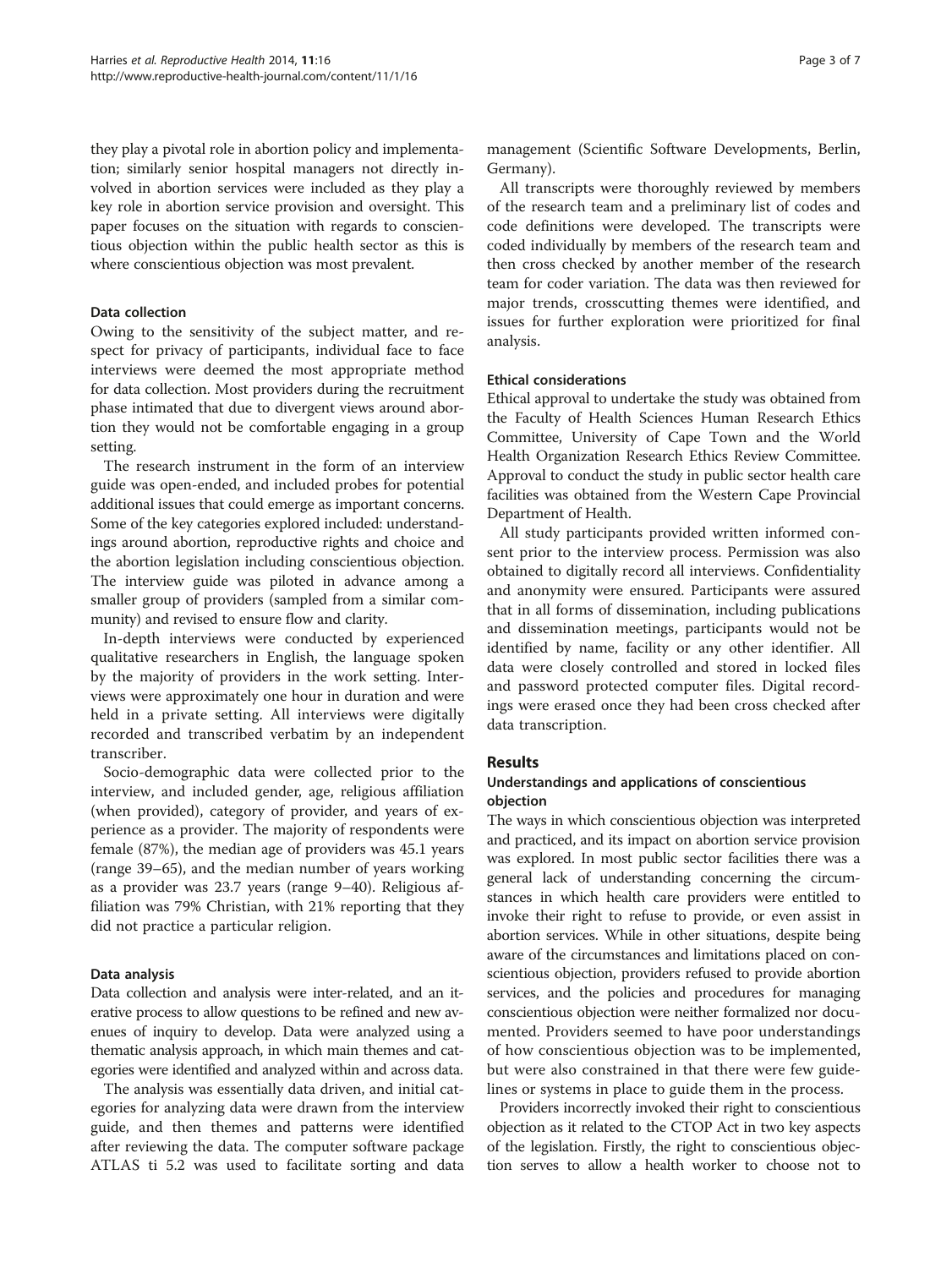participate in abortion procedures, and not to refuse to participate in other aspects of abortion provision. Secondly, providers have the ethical and legal obligation to care for patients with abortion related complications or a medical emergency. Both these requirements were not always applied in the correct manner and will be discussed below.

## Opposition to abortion

In some situations it appeared as if conscientious objection was being used as a means to oppose abortion on very broad grounds, and conscientious objection became an all-encompassing opportunity for non-participation in abortion services.

A range of hospital or clinic staff, even those not directly involved in abortion provision, refused or provided unnecessary barriers to those providers who wanted to provide care.

A nurse provider in a public sector facility commented:

Some of the pharmacists refuse to dispense misoprostol for the patients, and even some of the ward staff don't like to serve the women tea and others nurses refuse to help the doctors in the theatre [operating room] or even set up the theatre before TOPs. So it makes providing care really difficult.

Related to this, some managers and providers referred to this phenomenon with a certain amount of skepticism, whereby they felt religious and moral objections to abortion were frequently a means to refuse to provide abortion services. They saw this as evidenced in the fact that these objections would sometimes be abandoned for financial remuneration highlighted in the discussions below:

You know people are very strange- you'll find there are nurses in the hospital, they'll say, no I'm not working with those abortions. But just offer them some money, some type of incentive and they'll all rush there - so I think sometimes people object for the wrong reasons. They don't object because it's against their morals, principles or religion … they object simply because they can - … for me that is double standards, you're either religiously or morally against it, …you make your own choices and you choose to either do it or you choose not to do it, but you can't have a grey area, and that is what's happening. [Provider public sector]

Another senior manager similarly relayed her skepticism and the ambiguous way in which providers objected to providing abortions by foregoing their principles for financial compensation:

I am bit skeptical about conscientious objection and the way in which it is occurring in many health

facilities. Sometimes I think it might have more to do with getting out of another responsibility … I'm also skeptical when they can always find somebody from the nursing services and we know that when we are paid extra and will do something that we claim we won't do if it's just part of our work process, … and because they're getting paid extra, makes one a little bit suspicious about motivation ... [Senior Manager]

In some instances managers and providers were aware of the requirements of conscientious objection, i.e. a provider can only object to providing the abortion procedure and not related care, yet did little to ensure that the process was duly followed. In some facilities, managers and providers appeared to accept the situation of colleagues and co-workers refusing to be involved in abortion services, and either provided limited services or enlisted the help of providers from the private sector.

A nurse involved in abortion services described the impact on service provision of providers refusing to assist in abortion services, and the difficulties encountered working on her own with little assistance and support further compounded by no documentation regarding written notifications of those refusing to assist:

It is always a problem to get somebody to assist as we don't have a fully functioning clinic with permanent staff. I need a doctor who can prescribe misoprostol, and a doctor to help me, but then they say "no, it's against my religion, and I'm not doing it". But it's not my position to say to them "where is your written excuse"? It is not part of my responsibility, so I then have to look around for somebody who will be able to assist me. [Nurse public sector]

# Fragmentation of services

Complex patterns of service delivery related to abortion care existed. Many providers only provided certain aspects of care which were linked to various interpretations of what they were prepared to provide underscored by negative attitudes towards abortion provision and care. Providers who had chosen not to provide abortion services provided complex multi-layered levels of abortion provision. Some health care providers assisted with the procedure and/or provided pre and post abortion counseling including contraceptive provision. Others restricted their involvement to tasks solely relating to pre abortion care such as abortion counseling or referral. Related to this, some providers went further and absented themselves from the entire process, including refusing to administer cervical priming agents, pain medication and other abortion related medications. These complex patterns of service delivery prevalent throughout many of the health care facilities resulted in fragmented levels of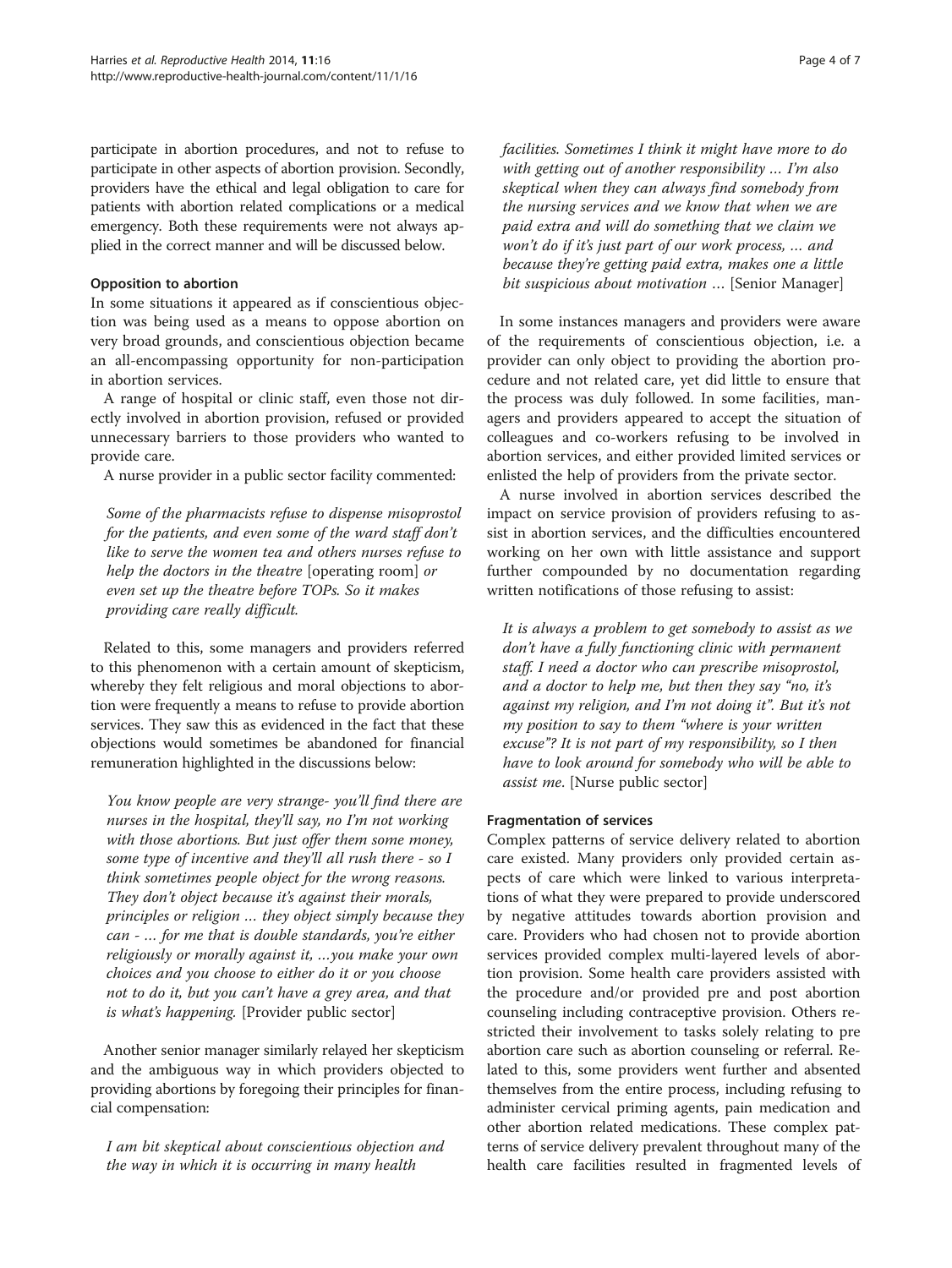service provision to accommodate providers' willingness to be involved in different aspects of abortion provision.

Doctors specializing in Obstetrics and Gynecology were given the choice whether or not to be involved in abortion provision and were only expected to treat a woman in an emergency situation:

Not every registrar who gets to rotate in the gynecology rotation wants to do or treat TOP clients. They are asked during the interview if they mind doing the TOPs. So registrars have a choice whether to be involved in TOP provision or not. Those who choose not to be involved don't prescribe misoprostol [part of medical induction regimen], they only get to manage the TOP patients if they are bleeding, if it's an emergency situation. [Head Obstetrics & Gynecology]

#### Refusing emergency care

The choice not to be involved in any aspect of abortion provision, including pre abortion work-up, was further compounded by operating room nursing staff refusing to assist doctors with surgical procedures related to abortion complications, even though their refusal to assist in abortion related complications was not legally and ethically permissible:

The whole TOP is a very emotion raising subject. It's not everybody who actually agrees to termination of pregnancy and it's their right to do that. There are nursing staff that won't assist the doctors because they conscientiously object to participating in a TOP where you have to do a hysterotomy when all methods have failed and that's an emergency situation yet they still object. [Head of Obstetrics & Gynecology]

Even if there were no clear guidelines with regards to how to register conscientious objection, it would not fully explain refusing or obstructing access to abortion services. It appeared as if some providers either had selective knowledge about the Act as it related to conscientious objection or applied the Act selectively.

In one instance, a provider at a designated abortion facility, who was familiar with the details of conscientious objection and the duties of health care workers as they related to abortion provision, intimated that despite being aware of the limitations placed on conscientious objection, management still permitted providers to refuse to render services. From her perspective this was evidenced by employing nurses from outside of the public health sector through a private nursing agency to provide abortion services:

I cannot remember much about conscientious objection, it was introduced about 10 years ago. It says you can refuse to do the procedure, but you cannot refuse to render services, like to counsel, pre-counsel or refer….. But we have a lot of colleagues who refuse and so we have nursing staff from an agency coming in, because the staff refuse to go in theatre [operating room] to work there. And I think somehow, although the law says you cannot refuse to go that far, somehow, our managers respect the staff's position otherwise they wouldn't have got in agency staff to assist.

It thus became evident that there were gray areas regarding staff refusing to participate in certain aspects of abortion provision and that managers were accommodating providers refusal of care rather than instituting a more coordinated approach to refusal of care such as requiring them to register their conscientious objection and having contingency plans in place.

# Discussion and conclusions

Exploring the ways in which conscientious objection was being interpreted and applied by differing levels of health care workers in relation to abortion provision raised multiple and contradictory issues. From providers' accounts it was often difficult to distinguish what constituted misinformation with regards to understandings around the CTOP Act as it related to conscientious objection, and what was opposition to abortion provision, exacerbated by the limited guidance provided on how to manage the process, including registering an objection in a formalized manner. Instead, an ad hoc, unregulated and at times incorrect application of conscientious objection occurred at many facilities.

Moral conflict around abortion is unique in relation to other medical practices in South Africa, and is the only instance where health care professionals can invoke their right to conscientious objection. Despite this, conscientious objection was either poorly understood, or in many cases incorrectly implemented in health care facilities, and hampered access to abortion care. Harrison et al. (2000), in research conducted two years after the implementation of the CTOP Act, noted that conscientious objection was poorly understood by health care providers in KwaZulu-Natal, South Africa, and parallel situations in other areas of South Africa have been reported, and remain an ongoing concern [[2,4,11\]](#page-6-0).

In order to disentangle what is resistance to abortion provision in general, and what is conscientious objection on religious or moral grounds, clear guidelines and protocols need to be provided as to what constitutes conscientious objection, and under what conditions they can be applied, including what measures need to be undertaken in order to lodge one's right to conscientious objection, accompanied by careful record keeping. This would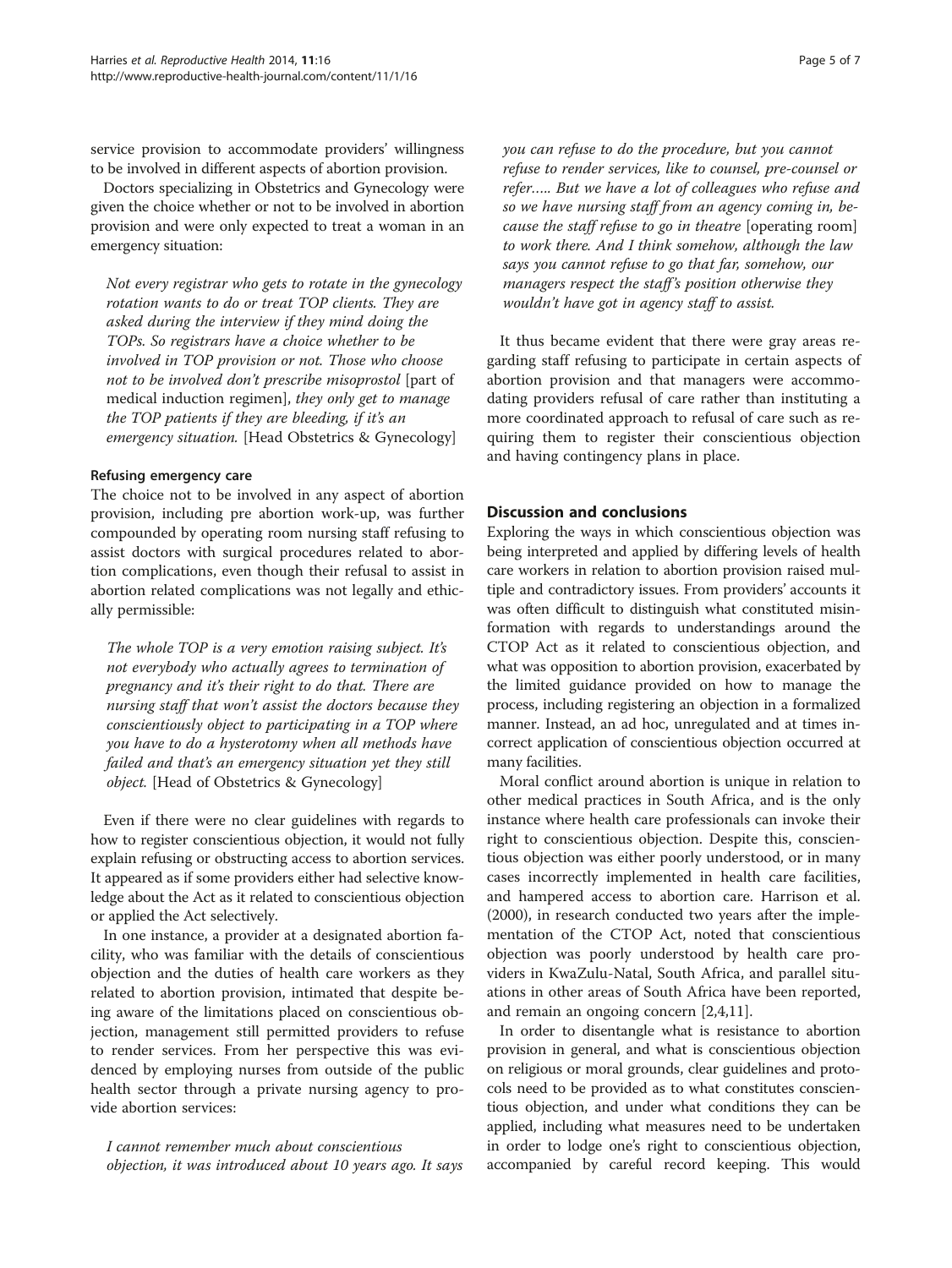<span id="page-5-0"></span>facilitate long term contingency plans for abortion service provision [[12](#page-6-0)].

Even if clear, comprehensive guidelines and protocols were in place, the question of whether health care providers would continue to use conscientious objection as a means to resist abortion provision remains. Consciencebased objections are likely to persist and it is crucial that they are managed in a transparent, consistent and comprehensive way. Over the past two years attempts have been made by the Western Cape Provincial Department of Health to address identified problems with conscientious objection, and guidelines are currently being drawn up. However, a policy will be effective only if health care providers are familiar with it, or if they know how to access it and are fully informed of its contents, application and importance for overall service provision.

Whilst the research was undertaken in a province that is better resourced and has more designated abortion facilities and abortion providers than other provinces in South Africa, with the exception of Gauteng, the unregulated practice of conscientious objection in this study had resonance with other provinces in South Africa and elsewhere [[9,11](#page-6-0)]. While the health systems and political and social contexts might be different elsewhere, many issues were similar and further reinforce the notion of abortion as being contested in many settings despite legalization [[5,7](#page-6-0)].

The study findings reflect the local South African context. The legality of abortion varies widely in Africa and elsewhere. Nevertheless, some of the findings relating to providers' experiences had resonance with other settings, most notably the USA, despite the law and the health care system being different [\[13,14\]](#page-6-0). Abortion remains contested worldwide, and learning experiences in South Africa could be translated elsewhere and may provide useful insight into other settings, including developing country contexts where abortion rights have not been achieved.

Invoking one's right to conscientious objection opportunistically has been reported elsewhere, making it even more important to have clear guidelines with regards to conscientious objection, and highlights the need to regulate conscientious objection so as to both respect the practice of conscientious objection while protecting individual's right to reproductive health care [\[5,14](#page-6-0)]. A clear and well communicated conscientious objection policy can facilitate informed choices and consistency, and minimize contention and disagreement due to ambiguity, confusion, and unrealistic expectations [\[12,15\]](#page-6-0).

Problems in terms of poor understandings and implementation of the CTOP legislation need to be addressed, including the distinctions regarding what one can object to on the grounds of conscience and what one cannot. The lack of management oversight and regulation in

terms of record keeping and planning needs to be addressed. However this must be balanced with governments' obligation to ensure that women have access to providers who are willing to offer safe abortion care. To achieve this balance, laws and regulations should ensure that women can obtain abortion services despite the refusal of certain providers to provide them.

Abortion education and training has not been incorporated into medical and nursing school curricula [\[16\]](#page-6-0). Medical and nursing school education and training is heavily state subsidized, and as such guidance and support with regards to including abortion education in medical and nursing programs needs to be advocated for and supported. All aspects of abortion provision including conscientious objection should be included in abortion training. This should include not only the clinical aspects of abortion provision, but also the ethical and legal requirements and obligations of health care professionals towards women requesting an abortion.

The CTOP Act was ground breaking for women's rights and health in South Africa, with the country having taken the lead in Africa and elsewhere in abortion reform and rights. However, the impetus for realizing the full extent of the legislation, especially as it relates to the implementation of services, appears to have dissipated. In order to continue to provide access to safe abortion services, measures need to be put in place to address the problems of conscientious objection and ensure that the small cohort of providers who are providing services are supported.

#### Competing interests

The authors declare that they have no competing interests.

#### Authors' contributions

JH conceptualised and designed the study, oversaw data collection and conducted data analysis and drafted the manuscript. DC, CJC and AS reviewed the manuscript. All authors read and approved the final manuscript.

#### Acknowledgements

This research was funded by the Special Program of Research, Development and Research Training in Human Reproduction, Department of Reproductive Health and Research, World Health Organization, Geneva, Switzerland, Ibis Reproductive Health, Medical Research Council of South Africa and the Research Office of the University of Cape Town, South Africa.

#### Author details

<sup>1</sup>Women's Health Research Unit, School of Public Health and Family Medicine, Faculty of Health Sciences, University of Cape Town, Anzio Road, Observatory, 7925, Cape Town, South Africa. <sup>2</sup>Mellon Mentorship, Research Office, University of Cape Town, Cape Town, South Africa. <sup>3</sup> Division of Social and Behavioural Sciences, School of Public Health and Family Medicine, Faculty of Health Sciences, University of Cape Town, Anzio Road, Observatory, 7925, Cape Town, South Africa.

#### Received: 11 November 2013 Accepted: 20 February 2014 Published: 26 February 2014

#### References

1. Jewkes R, Rees H: Dramatic decline in abortion related mortality due to the Choice on Termination of Pregnancy Act. S Afr Med J 2005, 95(4):250.